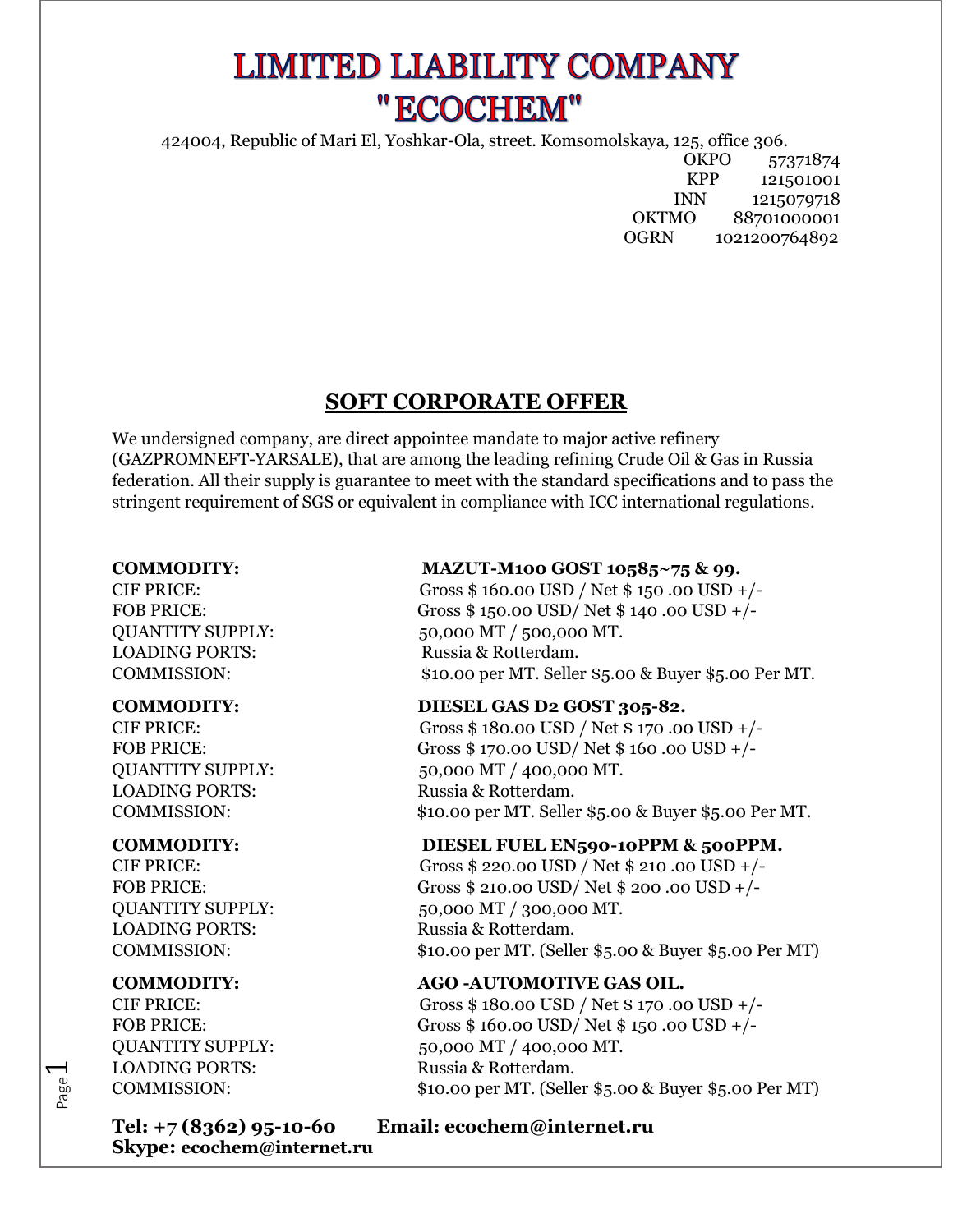# **LIMITED LIABILITY COMPANY** "ECOCHEM"

424004, Republic of Mari El, Yoshkar-Ola, street. Komsomolskaya, 125, office 306.

OKPO 57371874 KPP 121501001 INN 1215079718 OKTMO 88701000001 OGRN 1021200764892

### **PROCEDURE CIF, ASWP:**

1. Buyer sends LOI or ICPO to seller, seller responds with FCO, buyer sign and return.

2. Seller issues Draft Contract address to Buyer Company.

3. Buyer review and signs on each page of full Draft Contract and return to Seller.

4. Seller registers and legalizes the full Draft Contract with the Russian ministry on seller's cost and sends hard copies of registered and legalized Draft Contract along with Notarize partial POP to Buyer or buyer's bank by courier on buyer charges, POP as stated below.

- A. Certificate of Origin of the product
- B. Company Registration
- C. Statement of Product Availability
- D. Export License
- E. Commitment to produce the product
- F. Attestation of allocation certificate
- G. Bill of lading /Q88

Page ம

H. Analytical report, fresh SGS

5. Upon the confirmation received of the partial POP to buyer's or, Buyer Bank swift stand by Letter of Credit LC (DLC or SBLC or BG Conditional).

6. After confirmation of the buyer payment instrument, Seller will issue to Buyer's bank the full Shipment documents / full Proof of Product (POP) Plus 2% Performance Bond via swift bank to bank Upon acceptance of buyer's payment instrument (DLC or SBLC or BG) covering the first trial shipment by seller,

7. The SGS inspection will be borne by the Seller at the loading seaport and Buyer at the Discharge Seaport.

8. Shipment commences as per contract.

**Tel: +7 (8362) 95-10-60 Email: [ecochem@internet.ru](mailto:ecochem@internet.ru)  Skype: ecochem@internet.ru**